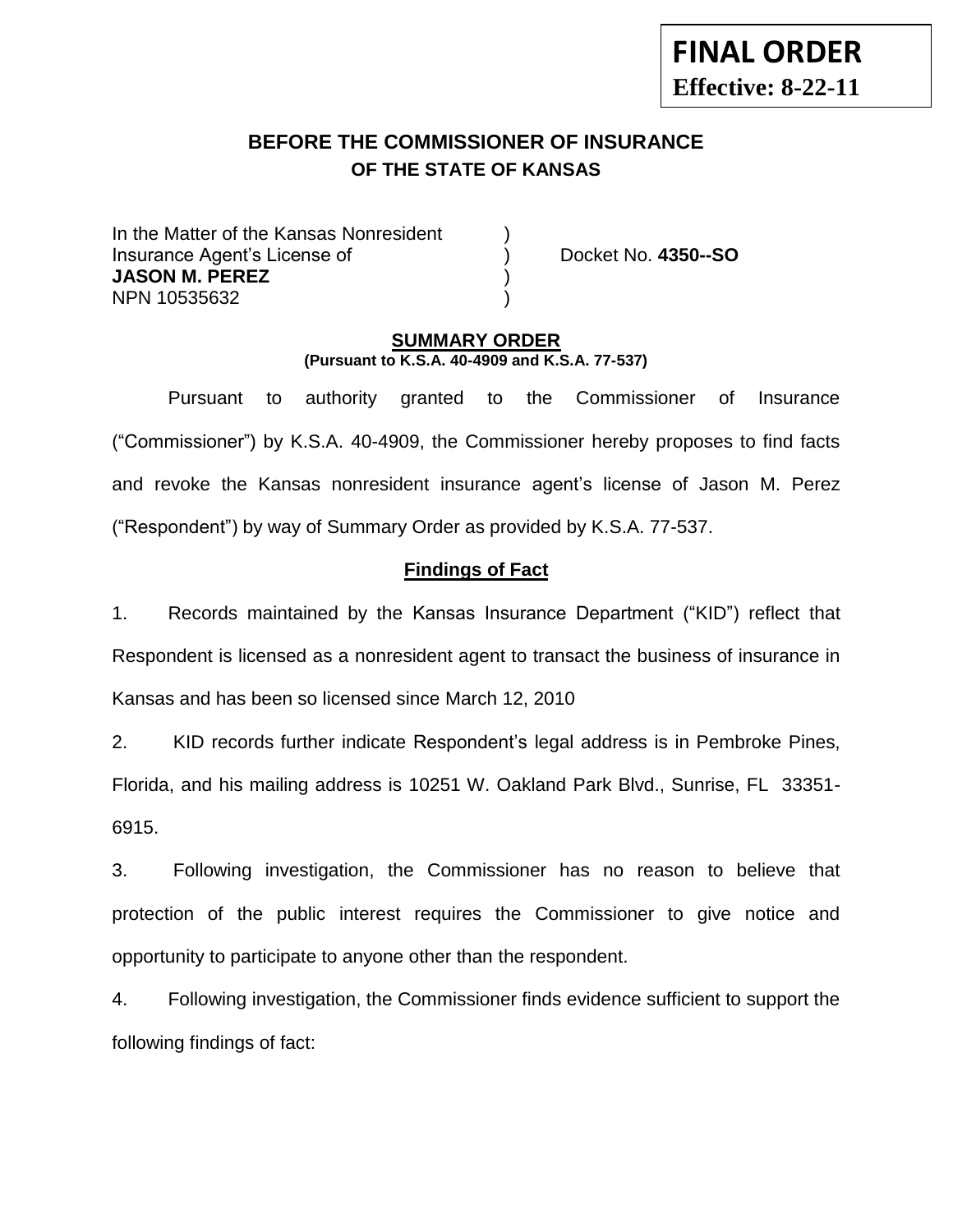5. Effective April 8, 2011, Respondent's Florida insurance producer license was revoked.

6. Respondent did not report this action to the Commissioner within 30 days as required by K.A.R. §40-7-9(a) and has not reported it to date.

7. By letter of June 30, 2011, counsel for KID wrote to Respondent at his mailing

address of record and invited Respondent to reply within 15 business days if he

disputed the above.

8. Respondent has not replied, and the letter has not been returned; thus, the facts are deemed undisputed.

## **Applicable Law**

9. K.S.A. 2010 Supp. 40-4909(a) provides, in relevant part:

"The commissioner may deny, suspend, revoke or refuse renewal of any license issued under this act if the commissioner finds that the applicant or license holder has: . . .

(2) Violated: (A) Any provision of chapter 40 of the Kansas Statutes Annotated, and amendments thereto, or any rule and regulation promulgated thereunder; . . . .

(9) Had an insurance agent license, or its equivalent, denied, suspended or revoked in any other state, district or territory." K.S.A. 2010 Supp. 40- 4909(a).

10. K.A.R. §40-7-9 requires a licensed agent to report to the Commissioner within 30

days any disciplinary action against the agent's license by the insurance regulatory agency of another jurisdiction or any criminal conviction.

11. In addition, the Commissioner may revoke any license issued under the Insurance Agents Licensing Act if the Commissioner finds that the interests of the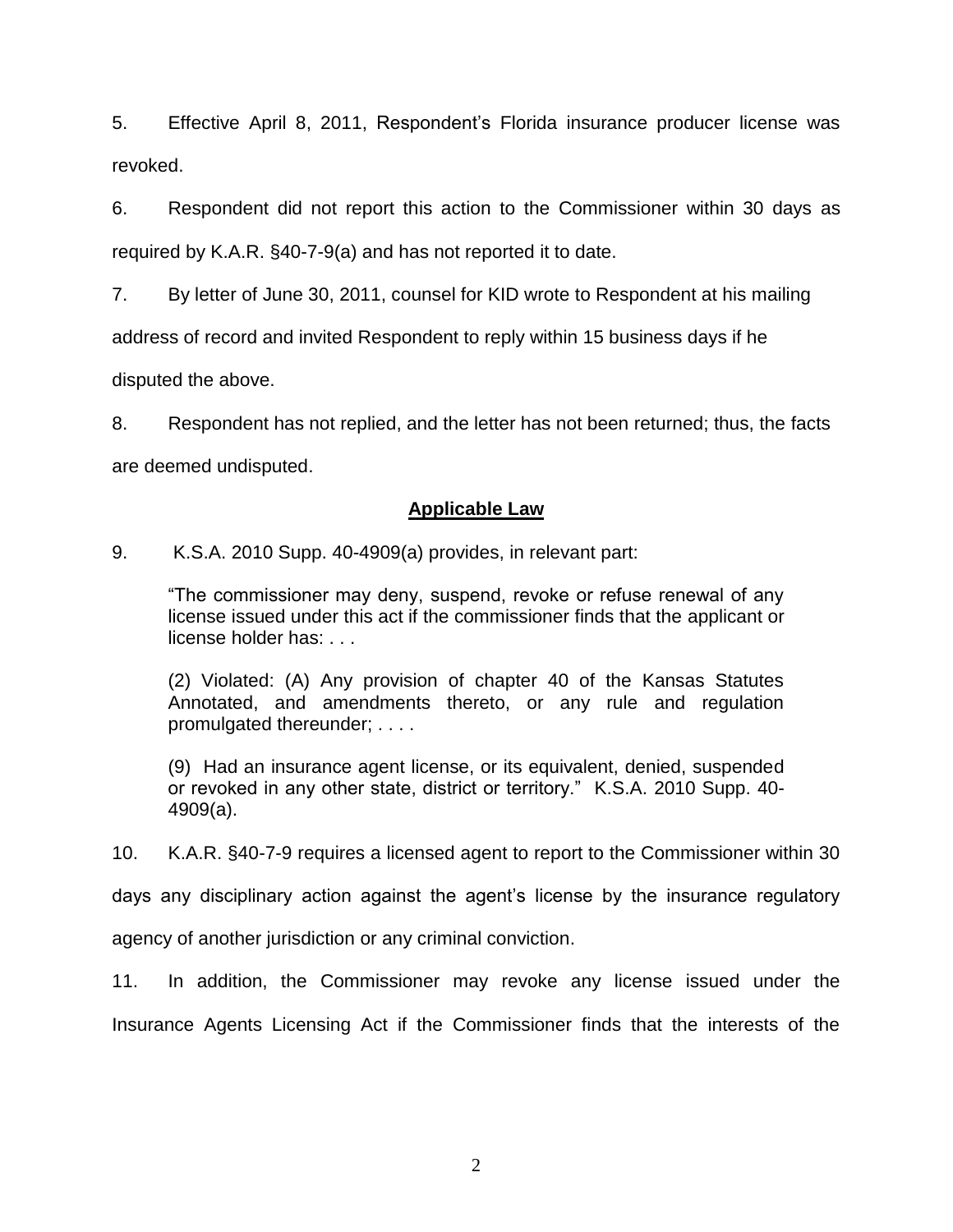insurer or the insurable interests of the public are not properly served under such license. K.S.A. 2010 Supp. 40-4909(b).

12. K.S.A. 2010 Supp. 40-4906(a) provides that a person who is not a resident of Kansas shall receive a nonresident license if the nonresident person is licensed and in good standing in his or her home state unless denied licensure under K.S.A. 40-4909.

#### **Conclusions of Law**

13. The Commissioner has jurisdiction over Respondent as well as the subject matter of this proceeding, and such proceeding is held in the public interest.

14. The Commissioner finds, based on the facts contained in paragraphs 5 and 6, that Respondent's license may be revoked pursuant to K.S.A. 40-4909(a)(2)(A) because Respondent has violated K.A.R. §40-7-9 by failing to report a disciplinary action against his insurance agent license by another state.

15. The Commissioner also finds that Respondent's license may be revoked pursuant to K.S.A. 40-4909(a)(8) because Respondent has a license revoked or suspended by other states.

16. Based on the foregoing findings, the Commissioner concludes that sufficient grounds exist for the revocation of Respondent's insurance agent's license pursuant to K.S.A. 40-4909(a).

17. The Commissioner further concludes Respondent's license may be revoked pursuant to K.S.A. 40-4909(b) because such license is not properly serving the interests of the insurer and the insurable interests of the public.

3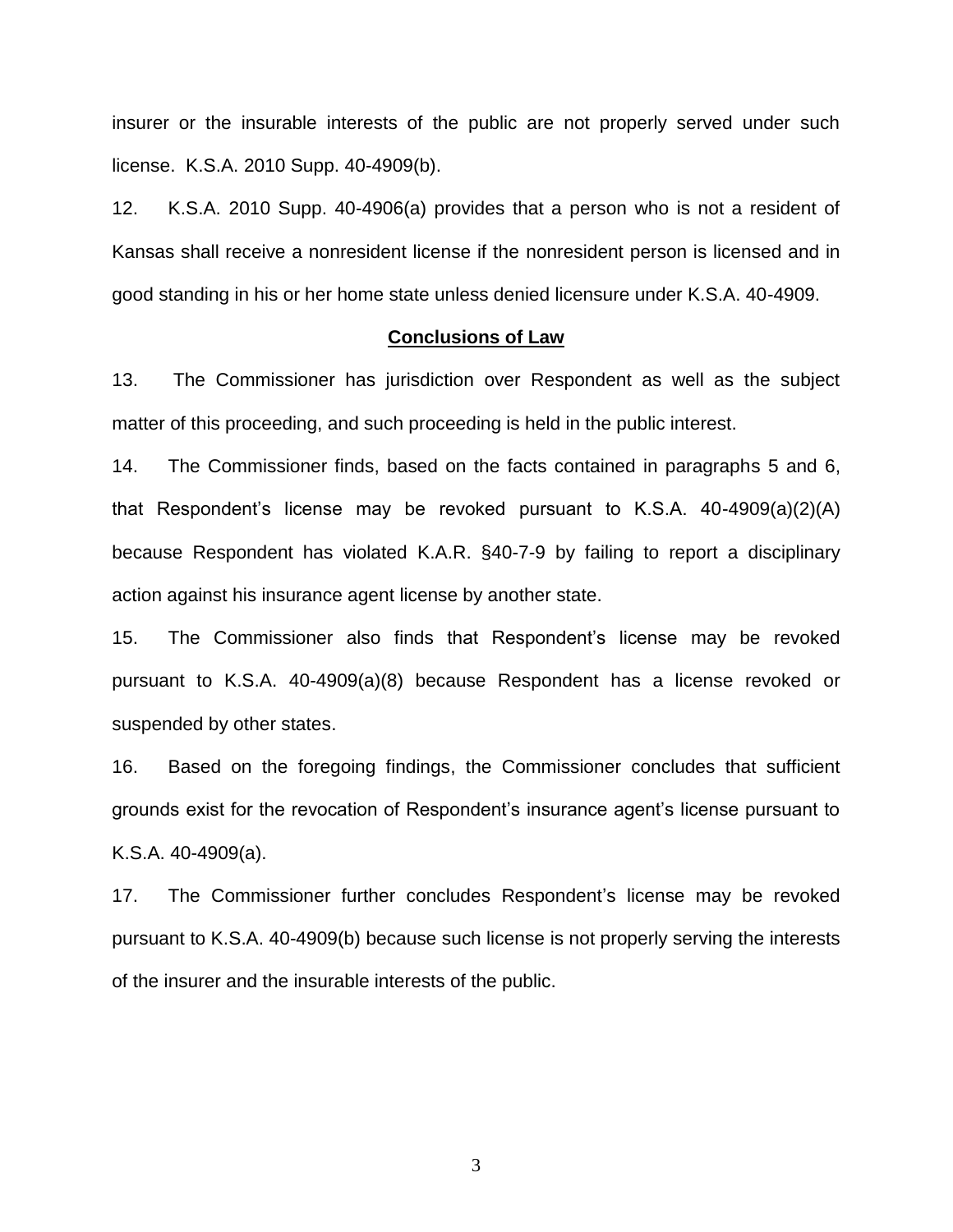18. In addition, the Commissioner concludes that Respondent is no longer qualified to hold a license based on reciprocity because Respondent is no longer licensed in good standing in his state of residence.

19. Based on the facts and circumstances set forth herein, it appears that the use of summary proceedings in this matter is appropriate, in accordance with the provisions set forth in K.S.A. 77-537(a), in that the use of summary proceedings does not violate any provision of the law, the protection of the public interest does not require the KID to give notice and opportunity to participate to persons other than Respondent, and after investigation, KID believes in good faith that the allegations will be supported to the applicable standard of proof.

#### **Policy to be Served**

20. Before issuing an insurance agent license, the Commissioner must determine that the applicant is qualified and has not committed any act that would be grounds for denial, suspension, or revocation. K.S.A. 40-4905(b). Further, the Commissioner may revoke any license issued under the Insurance Agents Licensing Act if the Commissioner finds that the interests of the insurer or the insurable interests of the public are not properly served under the license. The following action is appropriate to promote the security and integrity of the insurance business and protect insurance consumers by licensing, or continuing to license, persons or entities to sell, solicit, or negotiate insurance in the State of Kansas only if their conduct indicates they are both qualified and trustworthy.

**IT IS THEREFORE ORDERED BY THE COMMISSIONER OF INSURANCE THAT** the Kansas nonresident insurance agent's license of **JASON M. PEREZ** is

4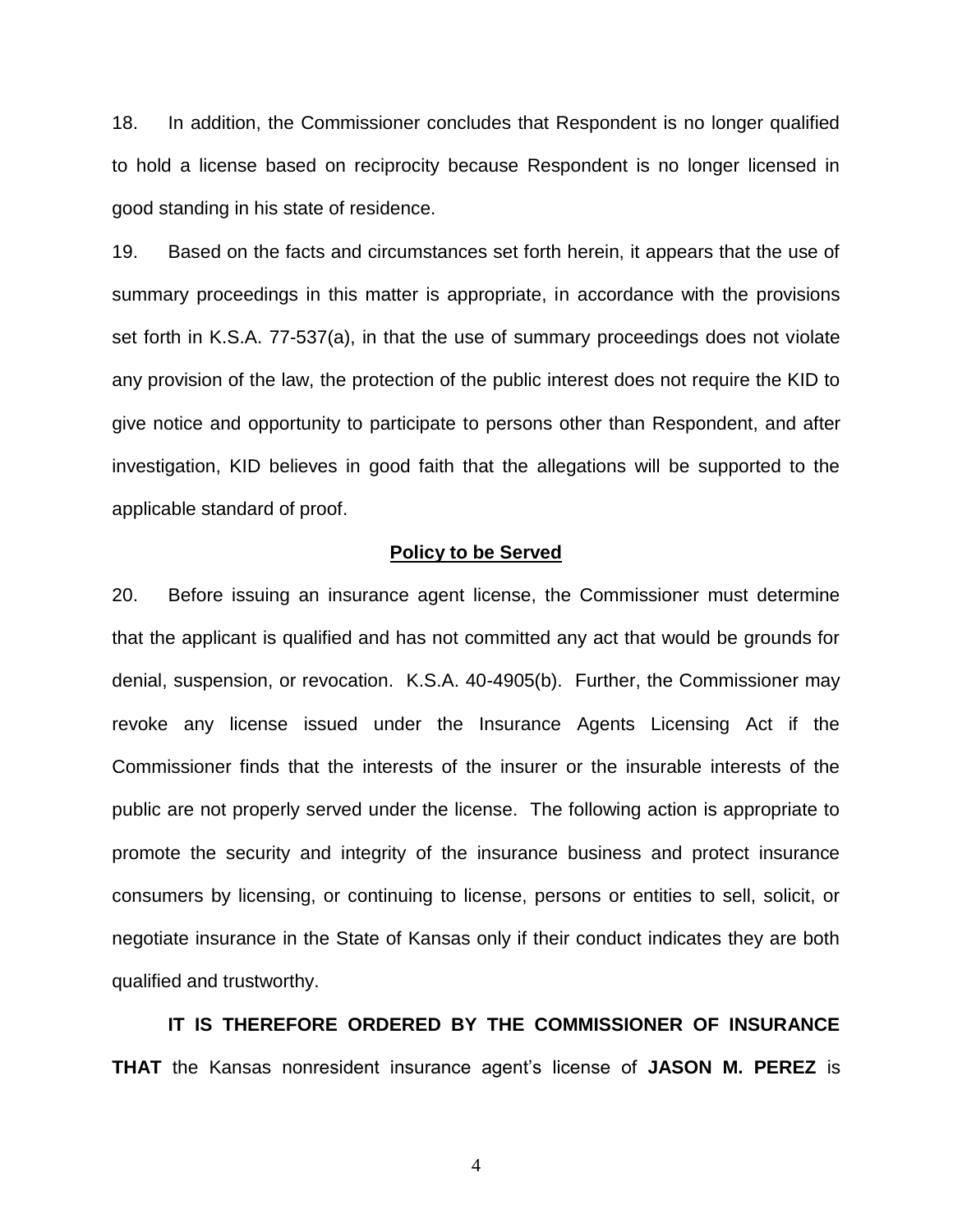hereby **REVOKED. It is further ordered,** that **JASON M. PEREZ** shall **CEASE and DESIST** from the sale, solicitation, or negotiation of insurance, doing any act toward the sale, solicitation, or negotiation of insurance, and/or receiving compensation deriving from the sale, solicitation, or negotiation of insurance conducted on and after the effective date of this order.

### **IT IS SO ORDERED THIS \_\_2nd\_\_ DAY OF AUGUST 2011, IN THE CITY OF TOPEKA, COUNTY OF SHAWNEE, STATE OF KANSAS.**



\_/s/ Sandy Praeger\_\_\_\_\_\_\_\_\_\_\_\_\_\_\_\_ Sandy Praeger Commissioner of Insurance

BY:

\_/s/ Zachary J.C. Anshutz\_\_\_\_\_\_\_\_\_\_ Zachary J.C. Anshutz General Counsel

# **NOTICE OF RIGHTS TO HEARING AND REVIEW**

**Within fifteen (15) days of the date of service of this Summary Order,** 

**Respondent** may submit a written request for a hearing pursuant to K.S.A. 77-537 and

K.S.A. 77-542. Any request for a hearing should be addressed to the following:

Zachary J.C. Anshutz, General Counsel Kansas Insurance Department 420 S.W.  $9<sup>th</sup>$  Street Topeka, Kansas 66612